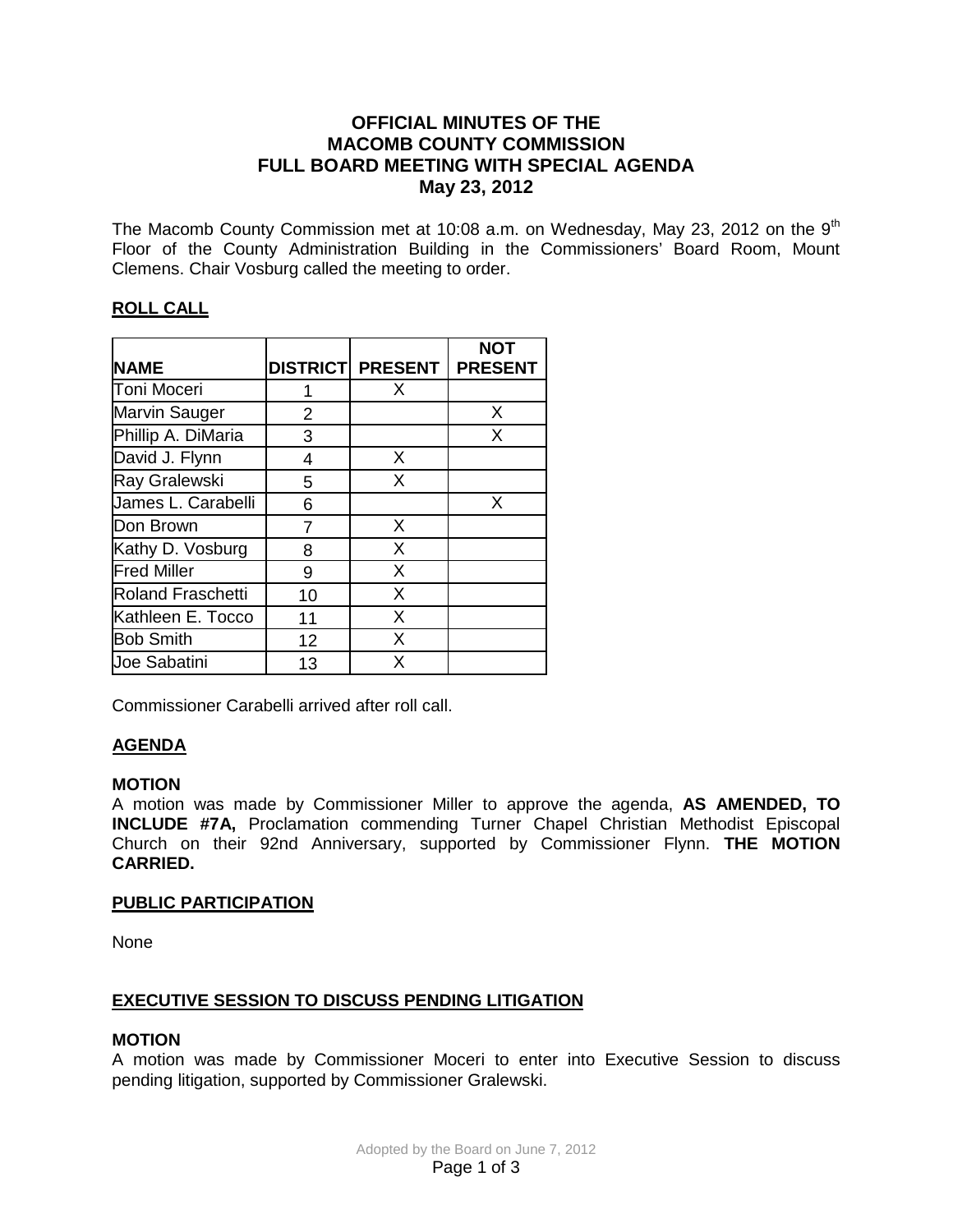A roll call vote was taken.

| <b>NAME</b>              | <b>DISTRICT</b> | <b>YES</b> | <b>NO</b> |
|--------------------------|-----------------|------------|-----------|
| Toni Moceri              |                 | X          |           |
| Marvin Sauger            | $\overline{2}$  |            |           |
| Phillip A. DiMaria       | 3               |            |           |
| David J. Flynn           | 4               | X          |           |
| <b>Ray Gralewski</b>     | 5               | X          |           |
| James L. Carabelli       | 6               |            |           |
| Don Brown                | 7               | X          |           |
| Kathy D. Vosburg         | 8               | X          |           |
| <b>Fred Miller</b>       | 9               | X          |           |
| <b>Roland Fraschetti</b> | 10              | X          |           |
| Kathleen E. Tocco        | 11              | X          |           |
| <b>Bob Smith</b>         | 12              | X          |           |
| Joe Sabatini             | 13              | X          |           |
| <b>TOTALS:</b>           |                 | 10         |           |

### **THE MOTION CARRIED.**

The Board entered executive session at 10:12 a.m. with it concluding at 10:55 a.m.

### **POSSIBLE ACTION PERTAINING TO PENDING LITIGATION**

#### **MOTION**

**R12-041** A motion was made by Commissioner Miller to direct independent counsel to pursue an appeal of the May 14, 2012 Circuit Court decision and also to file a request to expedite the hearing with the Court of Appeals, supported by Commissioner Fraschetti.

#### **THE MOTION CARRIED.**

#### **PROCLAMATIONS**

#### **MOTION**

A motion was made by Commissioner Miller to adopt the following Proclamation, supported by Commissioner Fraschetti.

Proc. #12-23 Commending Turner Chapel Christian Methodist Episcopal Church on their 92nd Anniversary (offered by Miller)

### **THE MOTION CARRIED.**